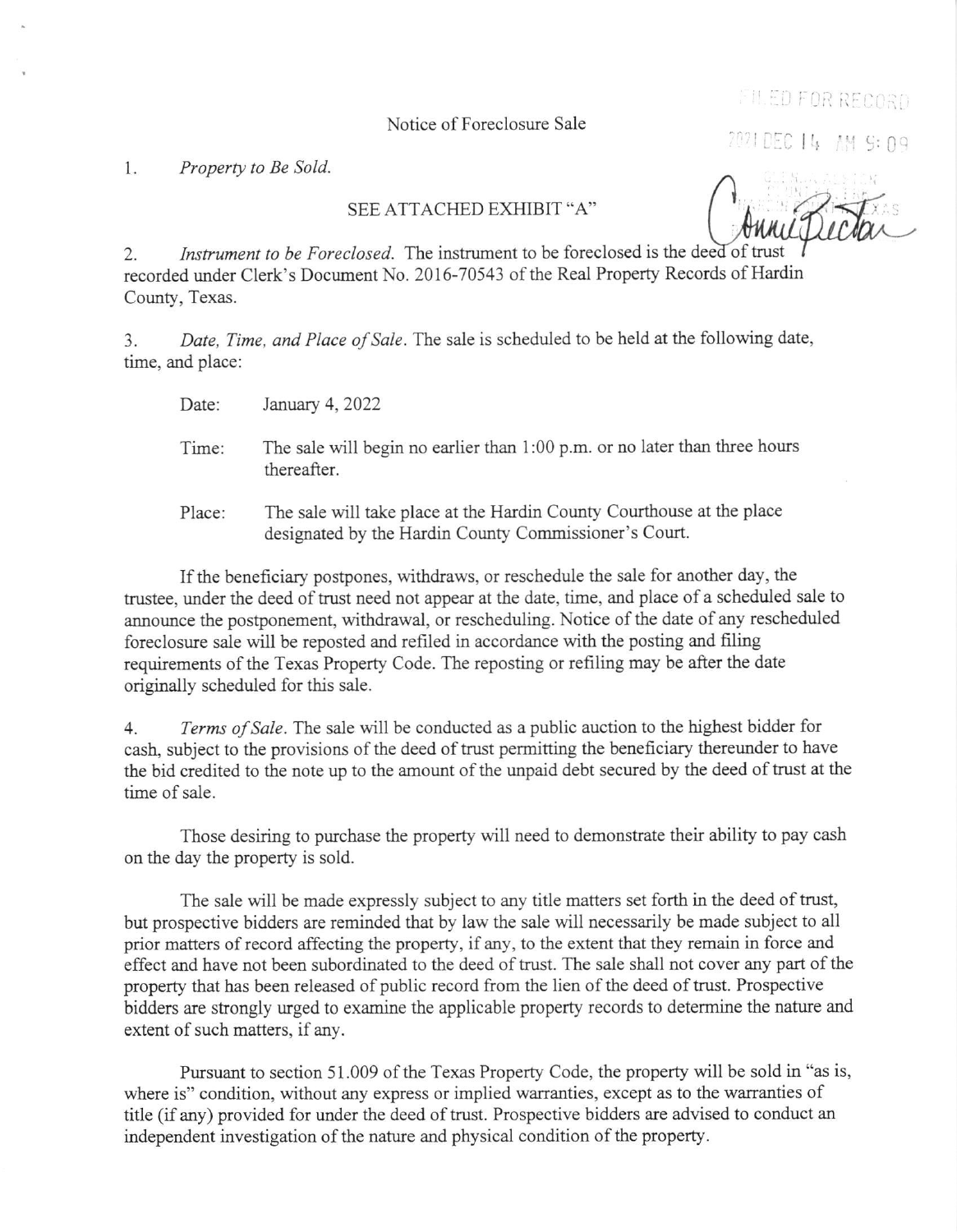Pursuant to section 51.0075 of the Texas Property Code, the trustee reserves the right to set further reasonable conditions for conducting the sale. Any such further conditions shall be announced before bidding is opened for the first sale of the day held by the trustee or any substitute trustee.

5. Type of Sale. The sale is a nonjudicial deed-of-trust lien foreclosure sale being conducted pursuant to the power of sale granted by the deed of trust executed by Benjamin Michael Payne and Margaret Jewel Payne.

6. Obligations Secured. The deed of trust provides that it secures the payment of the promissory note in the original principal amount of \$120,000.00 dated December 16, 2016, executed by Benjamin Michael Payne and Margaret Jewel Payne and payable to the order of Sandra G. Carrell. Sandra G. Carrell is the current owner and holder of the Obligation and is the beneficiary under the deed of trust.

Questions concerning the sale may be directed to the undersigned.

<sup>7</sup>. Default and Request to Act. Default has occurred under the deed of trust, and the beneficiary has requested me, as substitute trustee, to conduct this sale. Notice is given that before the sale the beneficiary may appoint another person substitute trustee to conduct the sale.

Dated: December 14, 2021

 $\Delta u$ 

James W. King, Marc P. Henry, Renee Roberts, Edye Patterson Substitute Trustee 6420 Wellington Place Beaumont, Texas 77706  $(830) 860 - 9000 -$ Telephone (409) 860-9199 - Facsimile